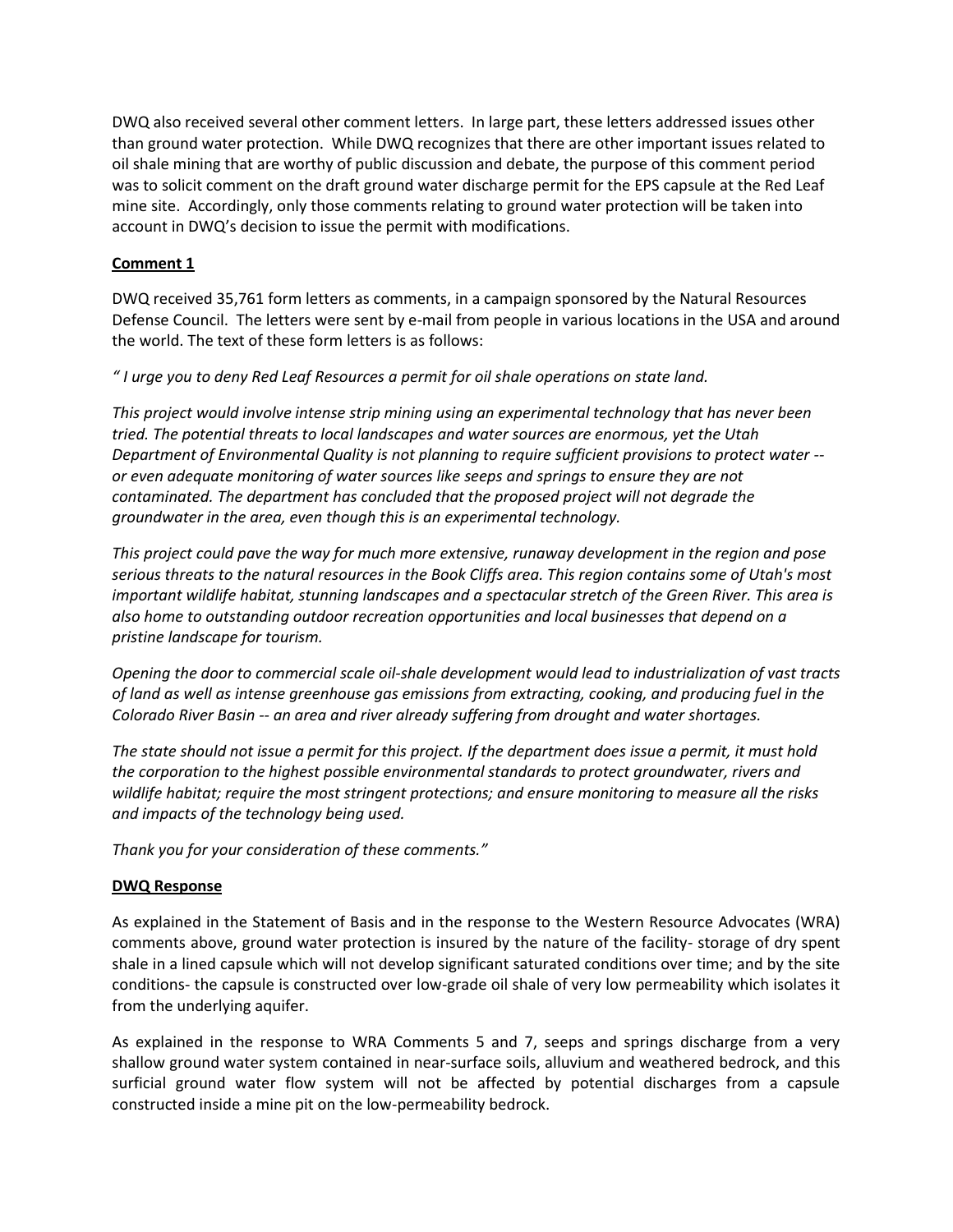# **Permit Action:** None

# **Comment 2**

"*As a Utah citizen, I would like to register my protest of the Uinta Basin shale project by Red Leaf. For three reasons, I would like the state to deny further development:*

*1. Despite theoretical arguments against ground water pollution, monitoring is the \*only\* way to ensure no breach of containment vessel or other adverse effects to the surrounding environment, including those potentially caused by unforeseen geologic conditions.*

*2. Recreational use of Trust Lands is always in competition with mineral extraction activities, and the long-term economic value (which the State enjoys far less of than the private extraction companies) of oil exploration is outweighed by maintaining pristine environments for future generational enjoyment.*

*3. Development will necessarily involve vehicle and heavy equipment use that will contribute carbon and particulates to Utah's already-impugned air quality.*

*Please note this request for "no" by a voting Utah citizen.*

*Thanks for your consideration, Trent Henry Salt Lake City"*

## **DWQ Response**

With respect to Item 1: DWQ's experience since the Ground Water Quality Protection Regulations were adopted in 1990 has been that ground water monitoring does not always give unequivocal evidence of discharge of contaminants to ground water; and it is not the best method of compliance monitoring at many sites. The reasons ground water monitoring is not appropriate at this site include:

- The spent shale is very dry and any discharge from it to the subsurface will be minimal and far in the future.
- ° Rocks underlying the capsule have very low permeability and contain minor quantities of ground water which do not circulate, as shown by the water's high salinity and isotopic composition different from the present-day precipitation at the site.
- Available information indicates that any leachate from the spent shale would be of better quality than the site's ground water and it would be very difficult or impossible to tell if water sampled by monitor wells was affected by this leachate.

Instead, DWQ has chosen source monitoring to evaluate leachate discharge from the capsule. Drainage from the capsule's metal collection pan and from the top of the lower BAS liner will be monitored. Any water that is collected from these monitoring points will be evaluated to determine an appropriate disposal method.

With Respect to Items 2 & 3: The comments are not related to the technical merits of the proposed ground water permit.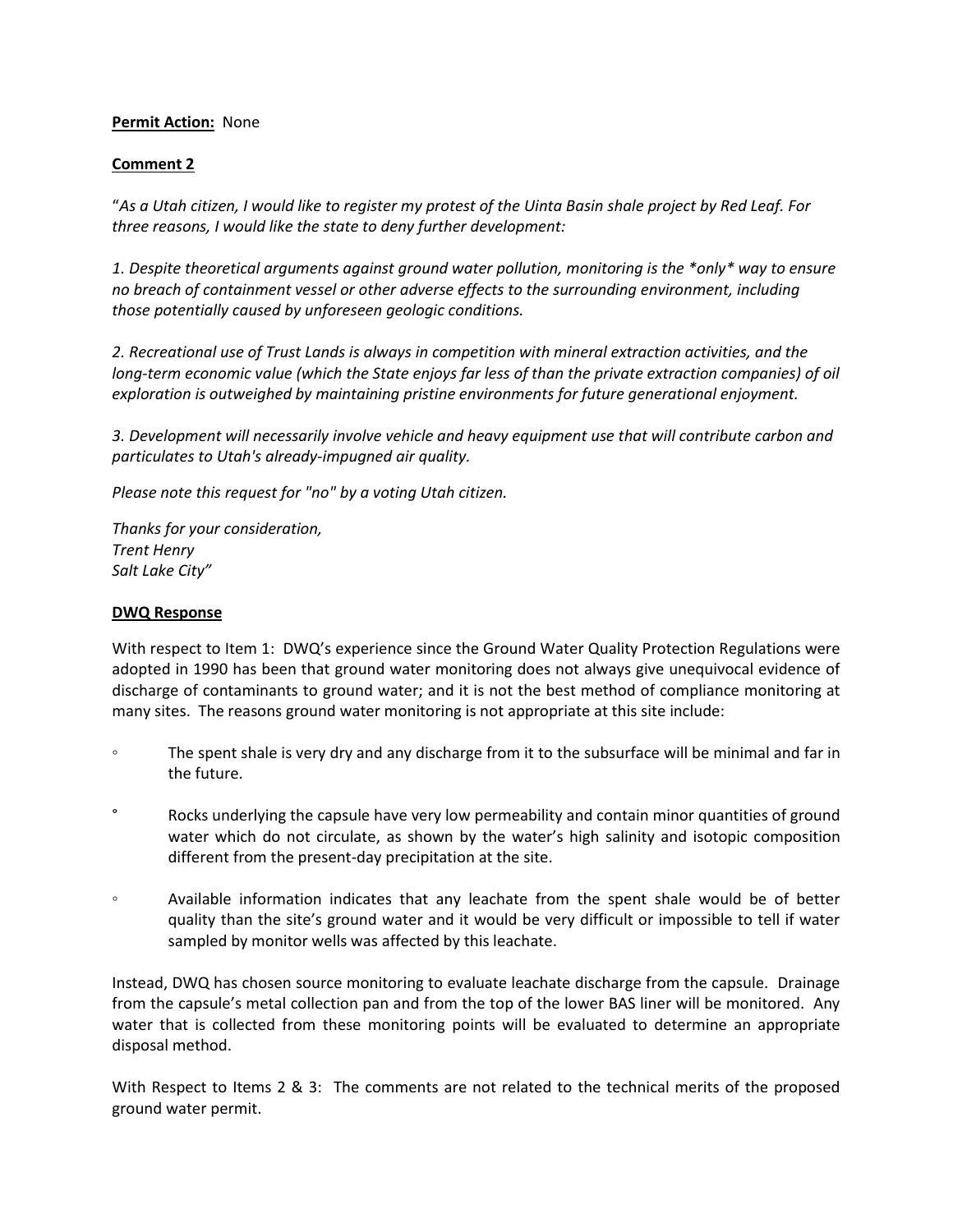# **Permit Action:** None

## **Comment 3**

*"I am responding to your request for comments on the above captioned project. I FAVOR THE PROJECT.*

*Oil shale is a long dormant resource that is over due for development and production - much needed by the economy of Utah and the nation. The Seep Ridge project is well planned and WILL NOT adversely impact the Utah environment. Oil Shale has been subject to much hostile and unfounded speculation, fanciful claims of pending disaster and general opposition for many decades. Somebody with the Will to Succeed has got to demonstrate that oil shale's petroleum content CAN be safely produced, and this project looks like the best effort.*

*Too many so-called "Environmentalists" are really just opposed to any industrial activities, and cling to claimed "adverse environmental impacts" to gain support and justify their Luddite ideology. Your Division should "call their bluff," and approve the project as a model for future operations, eventual prosperity and needed progress. Good Luck.*

*Robert Pruitt 4248 Mt. Olympus Way Holladay, Utah*"

**DWQ Response**: Thank you for commenting on the Red Leaf permit, UGW 470002. The comment is part of the record. However, DWQ can only respond to comments substantively related to the regulatory requirements under R317-6.

### **Permit Action**: None

### **Comment 4**

I am against shale mining. Water is the main concern-where are they going to get it from and how much will they use. Will the company have a fund for restoration of lands they bulldoze?

Thank you for your time, Pam Alexander Salt Lake City, UT

### **DWQ Response**

The mining operation will not use process water, but will use minimal quantities of water for dust suppression and to support the mining activities. It will be obtained from a water supply well tapping aquifers 600 to 800 feet below the ground surface.

Site reclamation is overseen by the Division of Oil, Gas and Mining, which has legal authority to collect a bond to assure reclamation takes place, even if the mine operator abandons the site.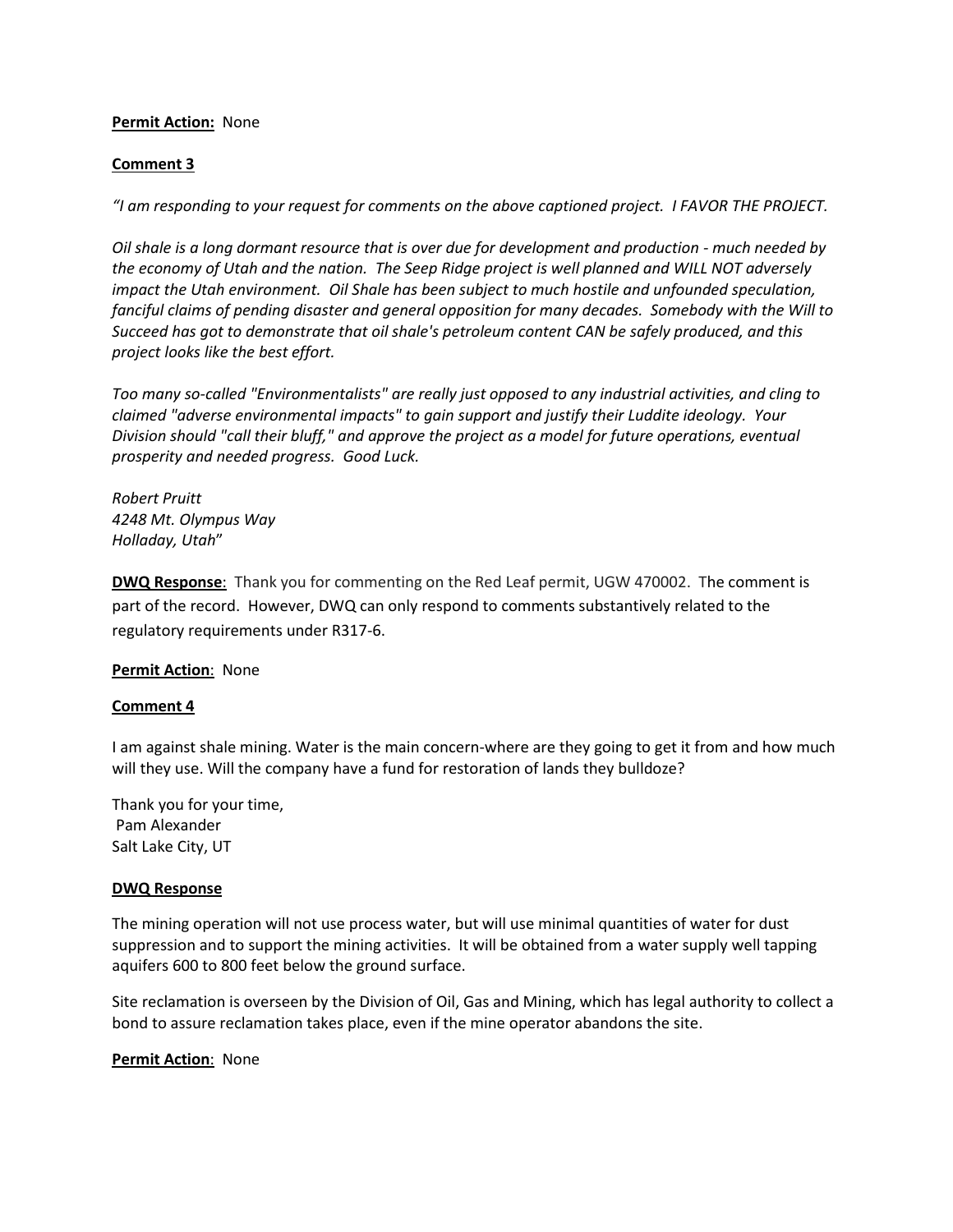# **Comment 5**

"*These comments on Red Leaf's Groundwater Discharge Permit were prepared by Alan Walker and are being submitted on his behalf. He is copied on this email. Please contact me if you have any questions.*

*As a US Army Reserve soldier, I have deployed to combat zones three times. America's dependence on foreign oil plays a large role in the purpose behind these deployments. As an engineer I have spent over thirty years in the energy industry, including related research and academia. I support the Red Leaf Resources proposal to develop oil shale resources in the Uintah Basin and recommend that Ground Water Discharge Permit UGW470002 be granted, as soon as feasible. Oil shale is a vast and important resource to the United States and one of the largest concentrations of oil shale in the world is located in the Green River formation, which contains an estimated 4,280,000 million barrels of hydrocarbons (Source: Dr. Jeremy Boak, Colorado School of Mines – Uintah Basin Energy Summit 2013). Dr. Boak's work has been peer reviewed and is widely accepted in the geoscience community. Oil shale offers a tremendous potential benefit to the US, Utah and Uintah Basin economies as well as to global energy security concerns. These vast resources, however, must be developed responsibly. Red Leaf Resources is a solid corporate citizen and a responsible steward of the environment. I have visited their field site numerous times and reviewed their proposed development. They are well positioned both technically and ethically to help Utah unlock the potential of oil shale resources. Their technology and plan of depletion utilizes innovative processes to minimize emissions. They understand their responsibility to develop in an environmentally sensitive manner and have committed to monitor groundwater closely throughout development. Water use is often a concern with other oil shale technologies. However, Red Leaf does not use any water during the hydrocarbon extraction process. Their only water consumption will be for dust control, manpower and mixing capsule clay liners. There are no aquifers near Red Leaf's production so concerns over groundwater contamination are misplaced. Furthermore, Red Leaf has no discharge water so there should be no question that a groundwater discharge permit should be issued.*

*I support Red Leaf's responsible development of Utah's oil shale resources, which will bring a vast benefit to the State of Utah through jobs, taxes and royalties, the schoolchildren of Utah through SITLA land development and to the United States through curbing foreign oil imports. If you have any questions, please feel free to contact me*.

*Regards, Alan Walker*"

# **DWQ Response:**

Thank you for commenting on the Red Leaf permit, UGW 470002. The comment is part of the record. However, DWQ can only respond to comments substantively related to the regulatory requirements under R317-6.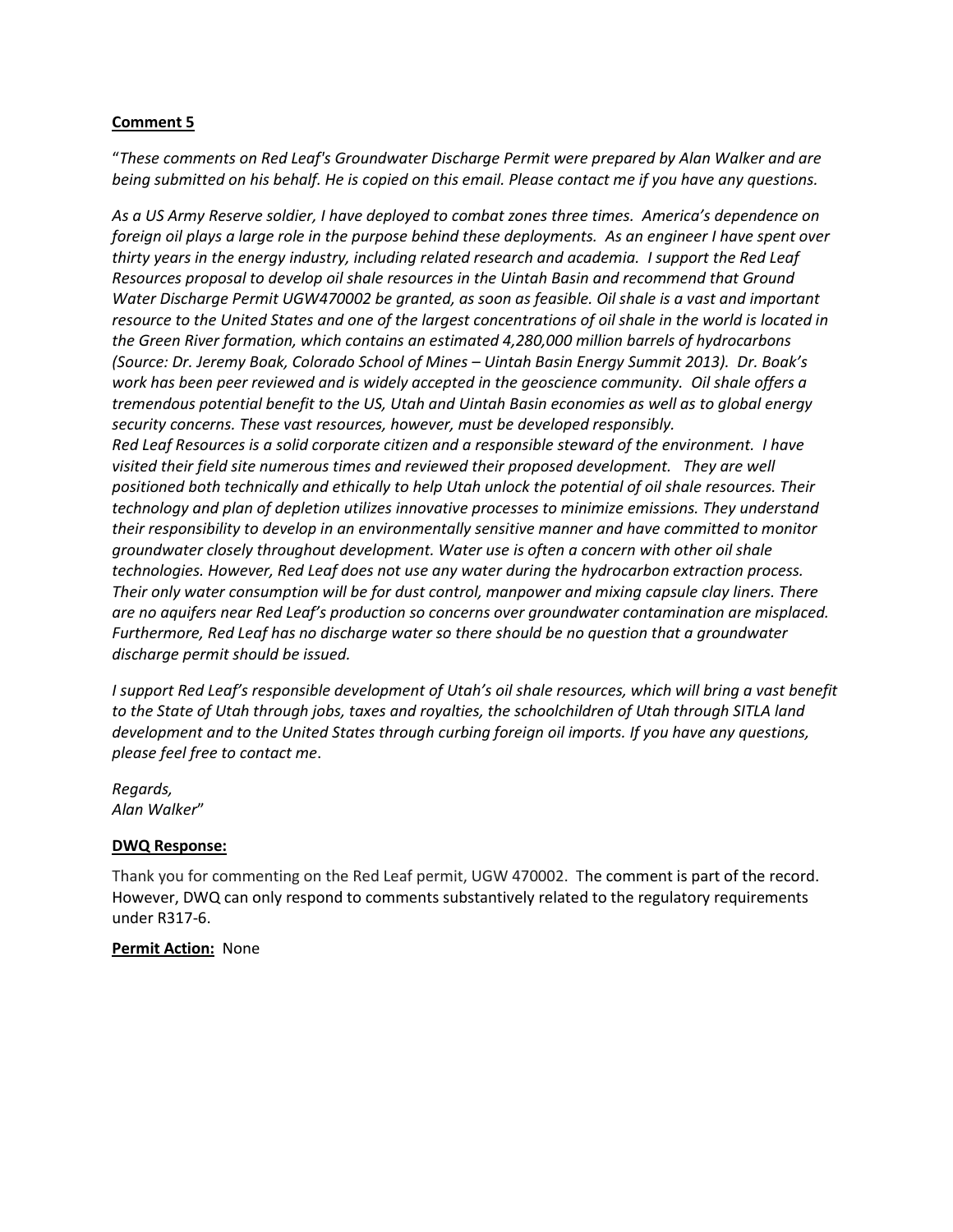# **Comment 6**

"*I would like you you to know that I am in favor of DEQ issuing Red Leaf Resources their "Ground Water Discharge Permit".*

*Red Leaf Resources will bring an industry to Utah that is very much needed and with that, they will bring good paying jobs to the Basin and in time will contribute tens of millions of dollars to be paid to state and local governments in taxes and royalties.*

*Red Leaf Resources has designed technology that is clean and has committed to DWQ that it will monitor groundwater during the demonstration phase and report its findings in order to ensure the process works as designed. Red Leaf Resources does not use any water in the oil extraction, but only uses water for dust control, manpower and mixing the capsule clay liners. there are no aquifers near Red Leaf's production, so there is no water table to impact. Since Red Leaf has no discharge water, there is no question that a permit should be granted.*

*Please approve and adopt the draft Ground Water Discharge permit for Red Leaf Resources.*

*Sincerely,*

*Tammie Lucero"*

# **DWQ Response:**

Thank you for commenting on the Red Leaf permit, UGW 470002. The comment is part of the record. However, DWQ can only respond to comments substantively related to the regulatory requirements under R317-6.

# **Permit Action:** None

# **Comment 7**

"*I am writing because I deeply admire Utah's special lands and wildlife. I urgently ask you to deny a company called Red Leaf Resources a permit for oil shale operations on state land near Book Cliffs. Located in eastern Utah, the Book Cliffs area contains some of the West's most important wildlife habitat (home to bighorn sheep, pronghorn golden eagles and more), stunning landscapes, as well as a spectacular stretch of the Green River. This area is home to outstanding outdoor recreation opportunities and local small businesses that depend on a pristine landscape for tourism.* 

*All of that could be destroyed in a matter of months, if Utah allows Red Leaf Resources to use experimental technology to strip-mine oil shale less than 15 miles from the Book Cliffs wilderness.* 

*This project would involve intense strip mining using an experimental technology that has never been tried before. The potential threats to local landscapes and water sources are enormous, yet the Department is not planning to require sufficient provisions to protect water, or even adequate monitoring of water sources like seeps and springs to ensure they are not contaminated. The Department has concluded that Red Leaf project will not degrade the ground water in the area, even though this is an experimental technology. (Red Leaf must be held to the highest environmental standards to protect ground water, rivers and wildlife habitat, to require the most stringent protections, and ensure monitoring to measure all the risks and impacts of the technology being used.)*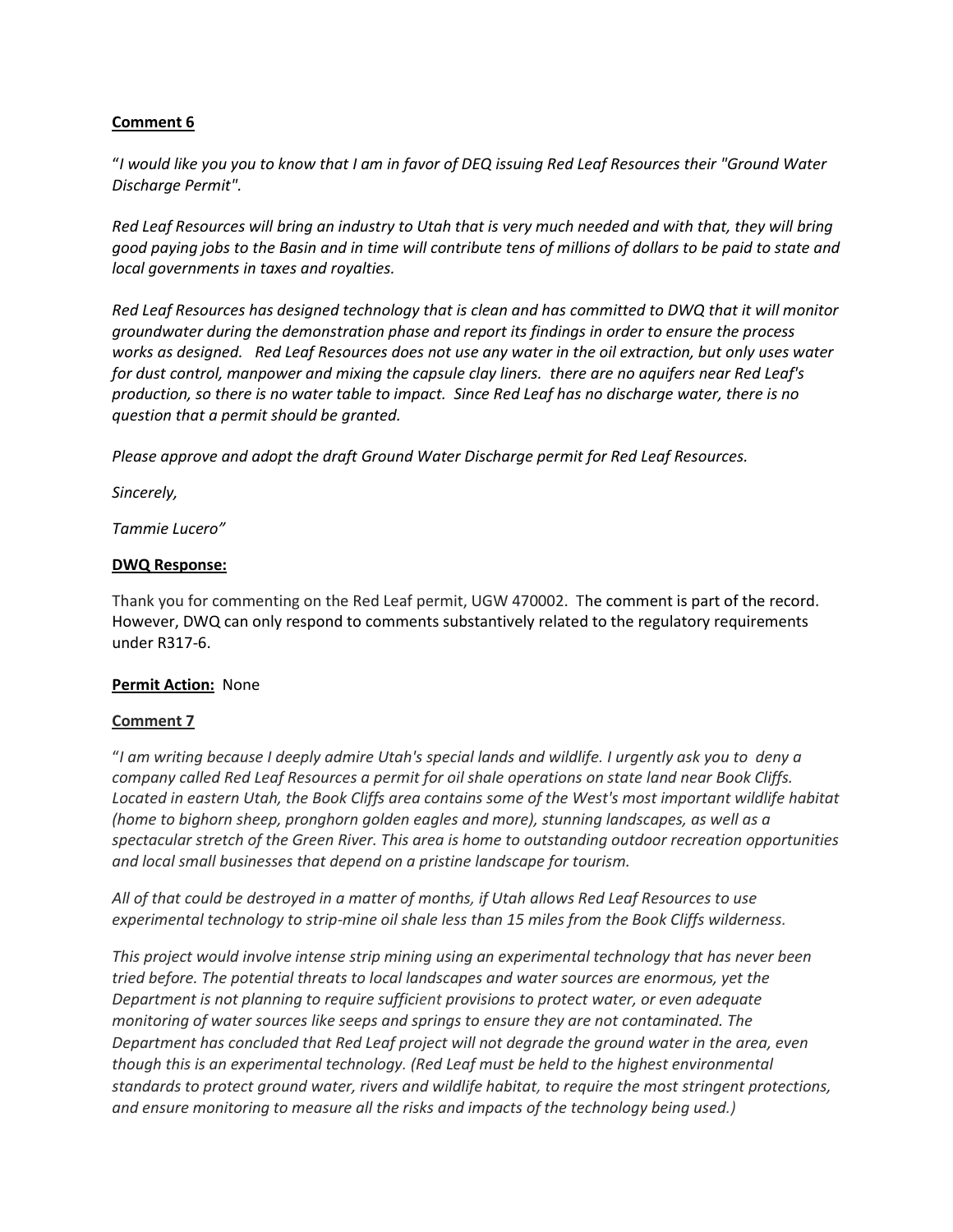*While this project may be described as experimental, it could pave the way for much more extensive development in the region and pose serious threats to the natural resources of the Book Cliffs area.* 

*Commercial scale oil shale development would lead to industrialization of vast tracts of land, as well as intense greenhouse gas emissions from extracting, cooking, and producing fuel in an area already suffering from drought and water shortages. Producing oil shale involves heating rock to high temperatures and turning it to liquid oil.* 

*Not only does oil shale development dramatically increase global warming pollution -up to five times more than conventional oil, it threatens wildlife habitat and could lead to groundwater contamination.* 

*The consequences of large-scale oil shale development would be devastating. I urgently ask the State not to issue a permit and reject the Red Leaf project.* 

*Thank you for your help on behalf of Utah's, and America's, irreplaceable lands and wildlife.* 

*Yours truly, J. Capozzeli, New York"*

# **DWQ Response:**

Thank you for commenting on the Red Leaf permit, UGW 470002. The comment is part of the record. However, DWQ can only respond to comments substantively related to the regulatory requirements under R317-6.

# **Permit Action:** None

# **Comment 8**

"*Uintah County appreciates the opportunity to provide comments on the above matter. Uintah County takes the position that the responsible development of mineral resources is beneficial to communities within Uintah County and the State of Utah as a whole. The revenue generated from mineral extraction provides jobs; resources and opportunities for our community (see generally Uintah County General Plan). As such, Uintah County supports Red Leaf Resources project. The following comments are not listed in any particular order of importance.* 

*The County understands that The Natural Resources Defense Council (NRDC), Utah Oil Sands Resistance and other environmental groups have pre-written comment forms on their websites that only. require the input of a person's name to automatically submit a comment opposing Red Leafs permit. We anticipate many such submissions. Facts cannot be defined by the sheer volume of chatter.* 

*Here are some facts about the Red Leaf process. Red Leaf doesn't use any water in the oil extraction process. Red Leaf only uses water for dust control, manpower and mixing the capsule clay liners. Further, it is our understanding that there are no aquifers near Red Leafs production, so there is no water table to impact. Red Leaf has designed technology that is much cleaner than traditional oil shale development. Additionally, Red Leaf has reported to the County that it has committed to DWQ that it will monitor groundwater during the demonstration phase and relay its findings in order to ensure the process works as designed with no impact. Finally, because Red Leafs process has no discharge water, the permit should be granted.*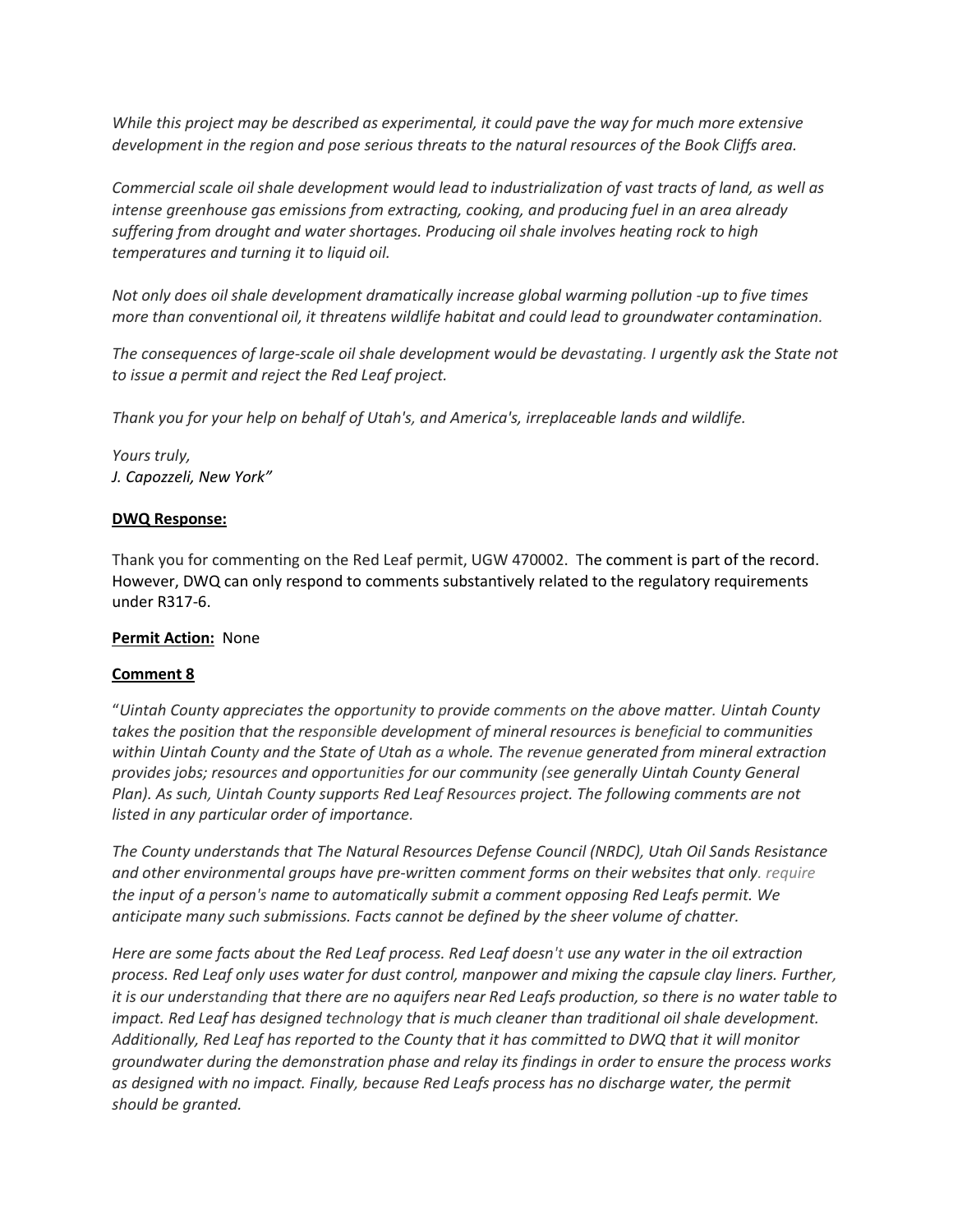*It is also appropriate to highlight some of the other benefits of this project. The oil shale industry in Utah could mean thousands of good paying jobs in the Uinta Basin. Over time, oil shale developers will contribute tens of millions of dollars will be paid to state and local governments in taxes and royalties. Increased domestic production will limit the nation's dependence on foreign oil.* 

*Please feel free to contact us should you have any questions concerning our comments. We have no further comments at this time, but reserve the right to comment at a later date, if warranted.*

*Uintah County Commission Michael J McKee Darlene R Bums"*

## **DWQ Response:**

Thank you for commenting on the Red Leaf permit, UGW 470002. The comment is part of the record. However, DWQ can only respond to comments substantively related to the regulatory requirements under R317-6.

## **Permit Action:** None

# **Comment 9**

*I support the Red Leaf Resources Early Phase Capsule (EPS) Seep Ridge Project and based on review of the provided materials, it appears that this project will not adversely affect the State's groundwater resources. In fact from my little understanding of the regions hydrogeology, the water table elevation is unknown. This coupled with the fact that the best available technology applied will alleviate the potential for a discharge to the environment. Even if some kerogen oil did find its way to the environment, it is naturally occurring there to begin with and from my understanding of the process, the closed loop system will not discharge water. No chemicals are added to the process.* 

*This project also contributes to the nation's domestic oil production diplomacy thereby lessening the dependency of foreign oil bettering the U.S. economy. Consequently, this directly bolsters Utah's economy with jobs creation and equity for schools.* 

*The Red Leaf Resources EPS Seep Ridge Project has my unqualified support! Sincerely, Chris Ennes*

### **DWQ Response:**

Thank you for commenting on the Red Leaf permit, UGW 470002. The comment is part of the record. However, DWQ can only respond to comments substantively related to the regulatory requirements under R317-6.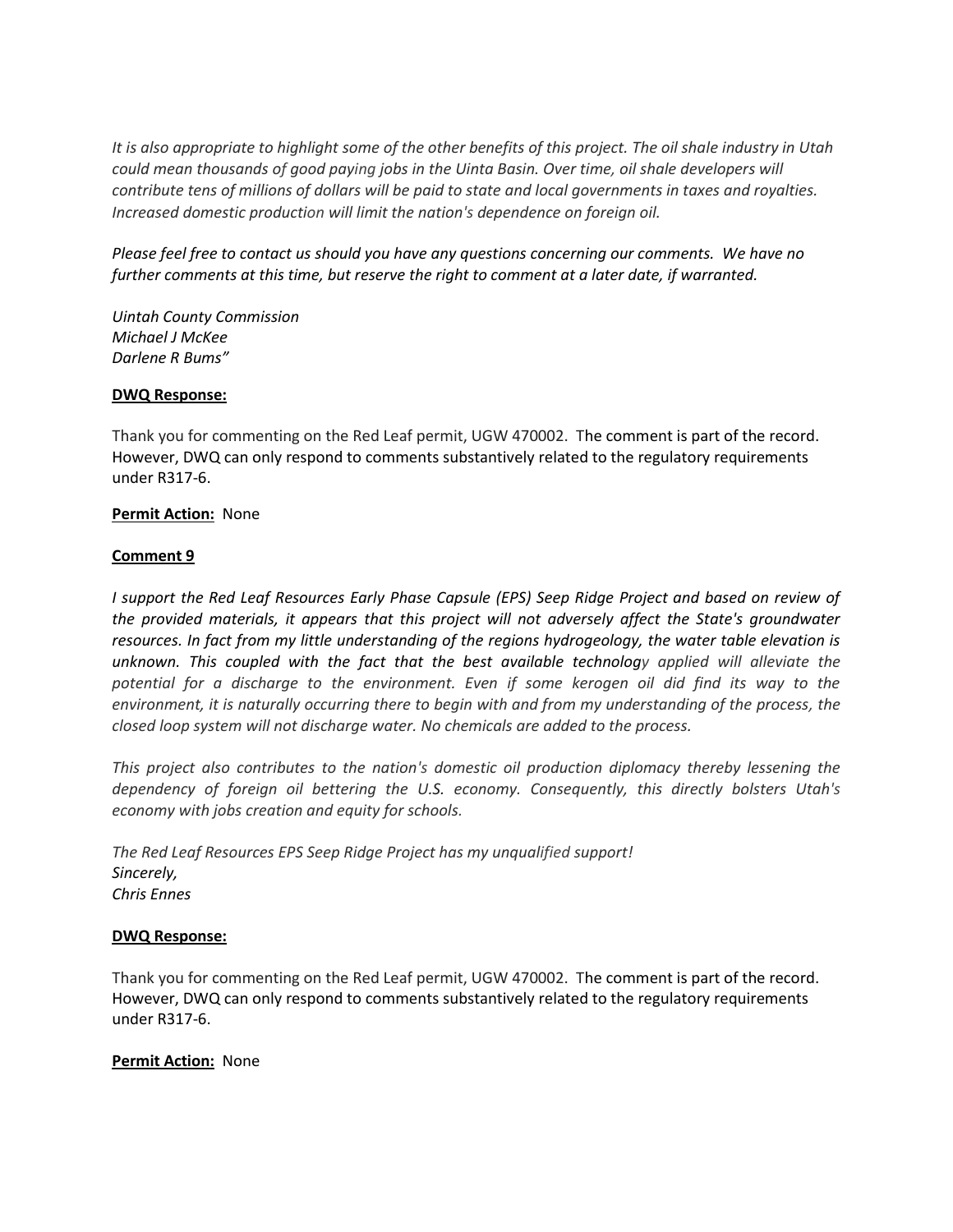## **Comment 10**

"*Ames Construction, Inc. is a heavy civil, mining and industrial general contractor that has maintained its regional headquarters office in West Valley City, Utah since 1985. We are a major supplier of construction services to the US mining industry and to Departments of Transportation through the US.* 

*We are the selected contractor for the Red Leaf EPS Seep Ridge Project. We understand the approaches to permitting, environmental protection, engineering, and construction of the project. We are working closely with the Red Leaf team in the design phase and will be constructing the project. Red Leaf has a well thought out, through plan.* 

*Having performed work the Utah/Nevada/Colorado Region for over 30 years, we are very familiar with the challenges and concerns of performing construction in harmony with nature. Being a professional in the environmental, mining, and construction field for 40 plus years, I am familiar with the necessary actions required for project development in concert with environmental and economic stewardship. We support and understand the environmental disciplines required to protect our natural resources and human health. We also understand and support the need to make beneficial use of the natural resources to maintain and enhance the quality of life.* 

*We believe Red Leaf is and will continue to implement responsible actions and safe guards to protect the environment and people. We believe DEWQ should issue Red Leaf a permit for their project.* 

*This project will provide direct employment for approximately 150 Ames employees over a two year period.* 

*Mark Brenna President*"

### **DWQ Response:**

Thank you for commenting on the Red Leaf permit, UGW 470002. The comment is part of the record. However, DWQ can only respond to comments substantively related to the regulatory requirements under R317-6.

## **Permit Action:** None

### **Comment 11**

"*I have reviewed the technical documents supporting Red Leaf Resources ground water discharge permit application for the Early Phase Capsule (EPS) Seep Ridge Project.* 

*The technical research coupled with drilling data identified a possible aquifer under the mine site to be greater than 600 feet below ground surface. Shallow perched water zone(s) are of poor water quality with no recharge. The area geology is made up of very low permeability strata's. Trace levels of petroleum constituents were reported in water samples taken from most wells.* 

*The capsule design contains extensive containment materials in excess of what is necessary for toxic chemicals. There are no chemicals or water used in the extraction and processing of the oil and gas products. This in itself protects the environment. The product(s) that could be released to the soils are hydrocarbons, which currently exist in the undisturbed geologic strata's.*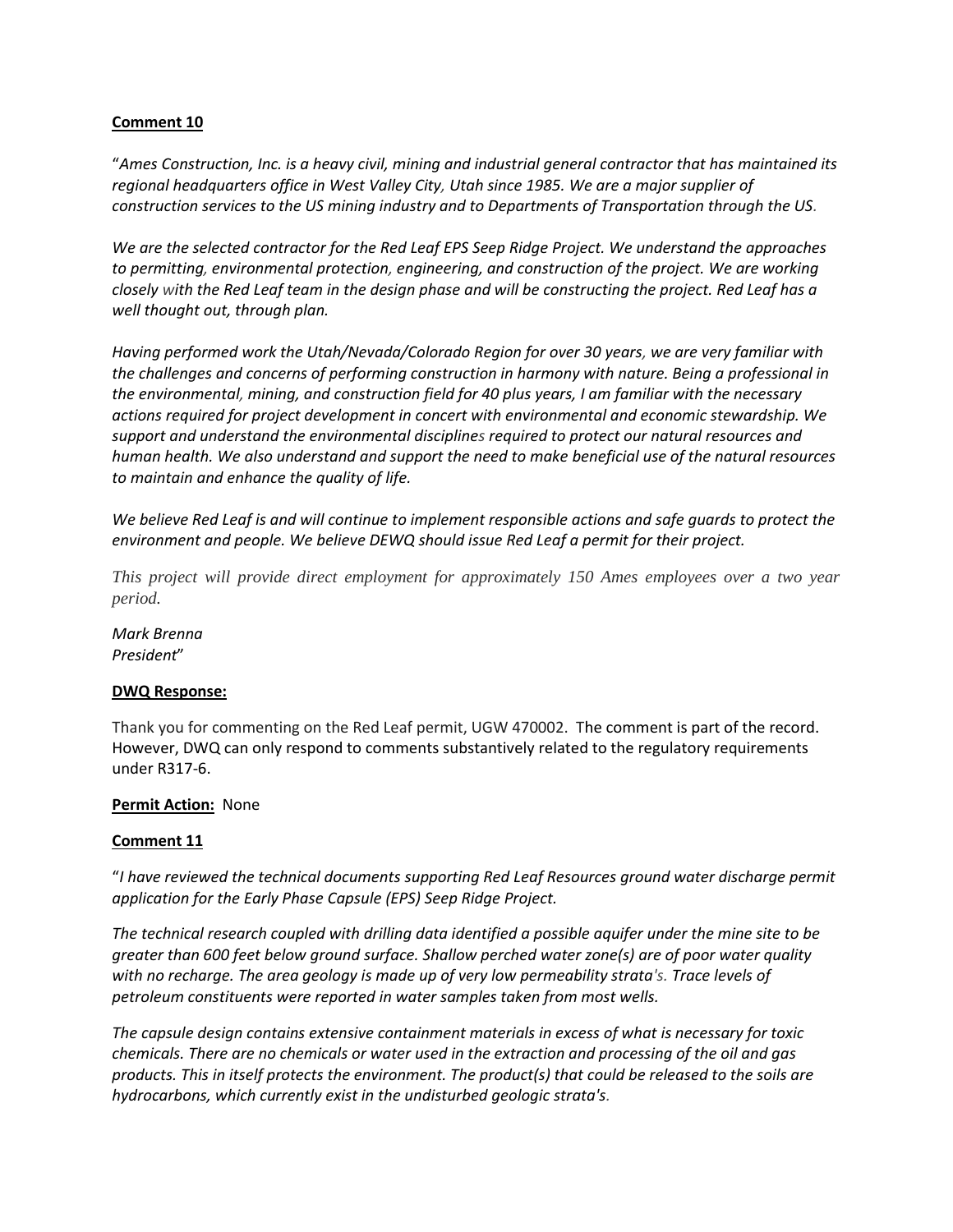*The above natural environment facts coupled with the best available technology for extraction and process design elements alleviates the potential for a discharge to the environment and will not adversely affect the State's groundwater resources.* 

*This project will have a direct and indirect positive effect on Utah's economy. Additionally, with the project being predominately on State Lands, the State's schools and children will be greatly benefited. Development of the resource contributes to the nation's domestic oil production diplomacy lessening the dependency of foreign oil.* 

*I am in support of the Red Leaf Resources EPS Seep Ridge Project. DWQ should move forward with issuing a ground water permit to Red Leaf as soon as possible after the public comment period.* 

*Lonnie Boteilho*"

# **DWQ Response:**

Thank you for commenting on the Red Leaf permit, UGW 470002. The comment is part of the record. However, DWQ can only respond to comments substantively related to the regulatory requirements under R317-6.

### **Permit Action:** None

## **Comment 12**

"*The Salt Lake Chamber supports Red Leaf Resources' (Red Leaf) planned oil shale project in the southern part of the Uintah Basin, and specifically the issuance of Red Leafs ground water discharge permit.* 

*Red Leafs development will contribute to Utah's energy security; produce long-term jobs that will help our community grow and keep families closer together. Further, Red Leaf and other oil shale developers will contribute millions of dollars to Utah's economy and tax base in an environmentally responsible and economically viable manner.* 

*The Salt Lake Chamber recently toured Red Leafs development site in June of 2013 where Red Leaf demonstrated its commitment to being a good corporate citizen and a responsible water user. Additionally, Red Leaf staff has shown their commitment to environmental stewardship and desire to work together with our community to develop this project in the most responsible manner possible. Red Leaf has committed to monitor groundwater during the demonstration phase and report its finding in order to ensure the process works as designed with no negative impact on groundwater. If these findings hold true and Red Leaf has no discharge water, a permit should be granted.*

*Utah needs productive businesses like Red Leaf Resources that will produce economically and environmentally sound energy to help Utah and the nation become more energy independent.*

*Sincerely Lane Beattie President and CEO Salt Lake Chamber"*

### **DWQ Response:**

Thank you for commenting on the Red Leaf permit, UGW 470002. The comment is part of the record. However, DWQ can only respond to comments substantively related to the regulatory requirements under R317-6.